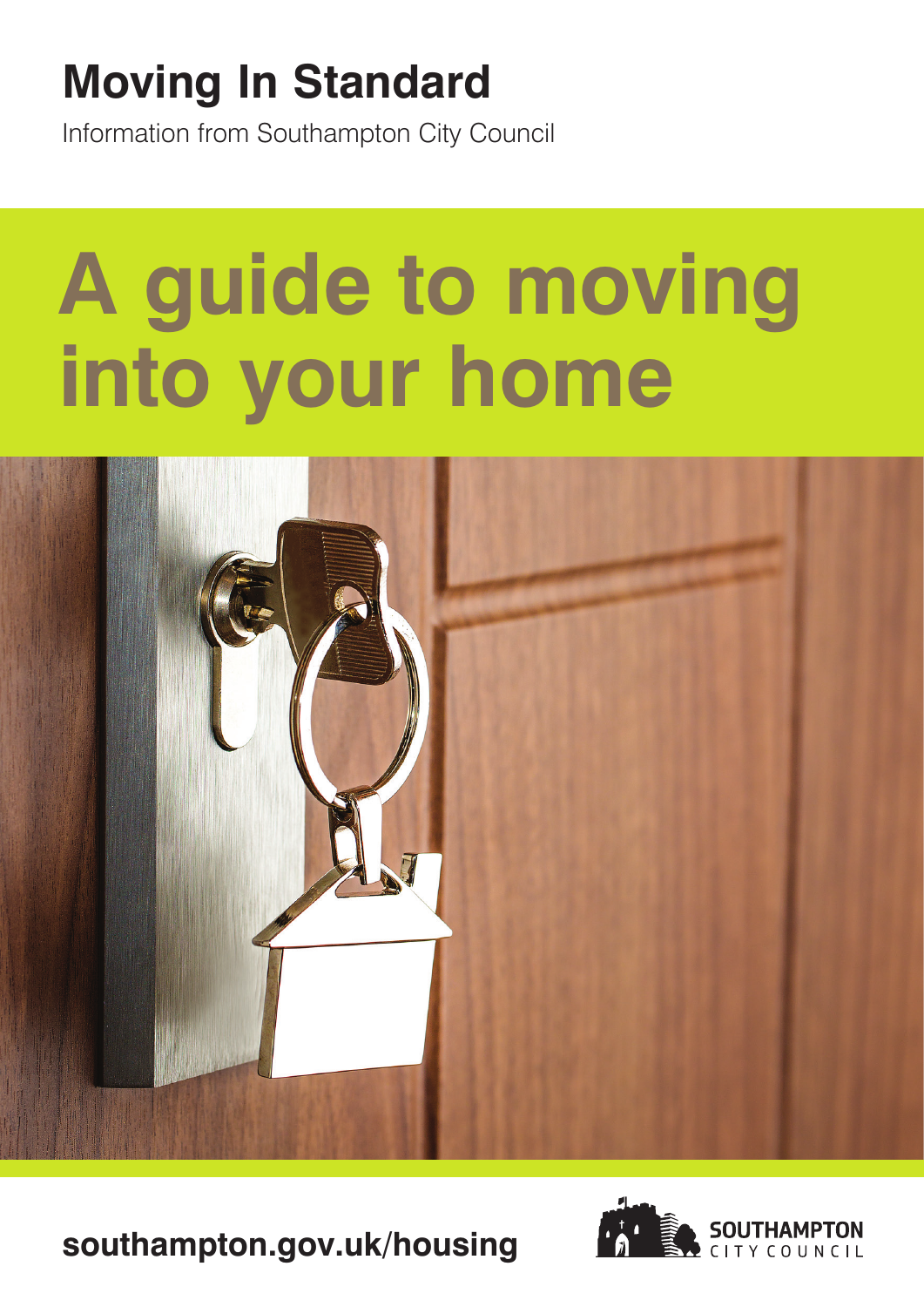This Moving In Standard has been agreed with customers and staff. Please read it carefully, as it contains important information relating to the standard of accommodation that you as a Southampton City Council (SCC) tenant can expect and the responsibilities of SCC as a landlord, and of you as the tenant, for the duration of your tenancy.

• You are expected to look after your home during your tenancy, keep it clean, well decorated, report any repair issues and allow access for safety inspections.

# **We aim to**

Ensure that all empty properties are returned to a safe and fully lettable condition as soon as possible.

Complete any repairs required before you move into your new home, but where repairs are not urgent, we may carry them out after you have moved in. In those instances, we will give you a 'Repair Promise' and a target time for completing the work.

Colour match any items we have to replace, but if this is not possible the closest match will be used (tiles, kitchen units, worktops, door handles etc.) We will not replace items which are fully functional but discoloured due to age.

## **In every property we will carry out the following:**

- An electrical test to ensure all electrics are safe, and all light fittings and sockets are securely fixed and in working order.
- An annual gas service will take place to all council-owned gas appliances fitted within the property. (You will need to get an annual gas service completed for any gas appliances that you own.)
- A test on smoke alarms and carbon monoxide detectors (if fitted).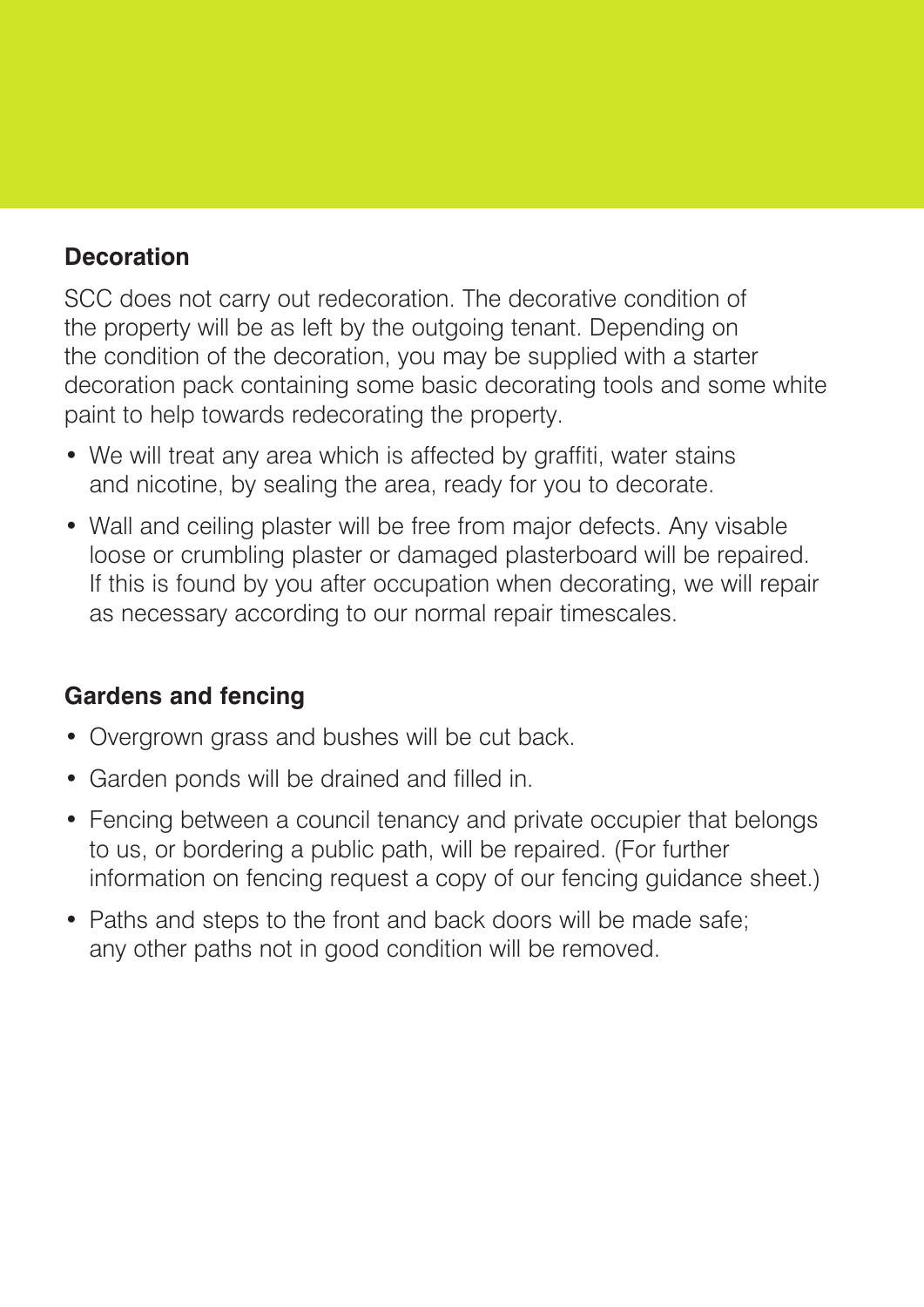#### **Other**

- On some occasions, items listed in this standard will be completed after you have moved in, by means of a Repair Promise.
- The property, including lofts and sheds, will be clear of rubbish.
- The property will be cleaned to our cleaning standard sufficient to allow you to move in.
- External works to the property or to the garden may be carried out after you have moved in. If this happens, you will be advised of an approximate date the works will be completed, by means of a Repair Promise.
- A serviceable kitchen and bathroom will be [provided.If](https://provided.If) these are due for replacement then they will be referred to our Property Division and you will be advised of an approximate date the works will be completed, by means of a Repair Promise.

## **The following are your responsibility as the incoming tenant:**

- Cooker installation. This must be carried out by a competent/ registered person and you must pay for this service.
- Internal decoration.